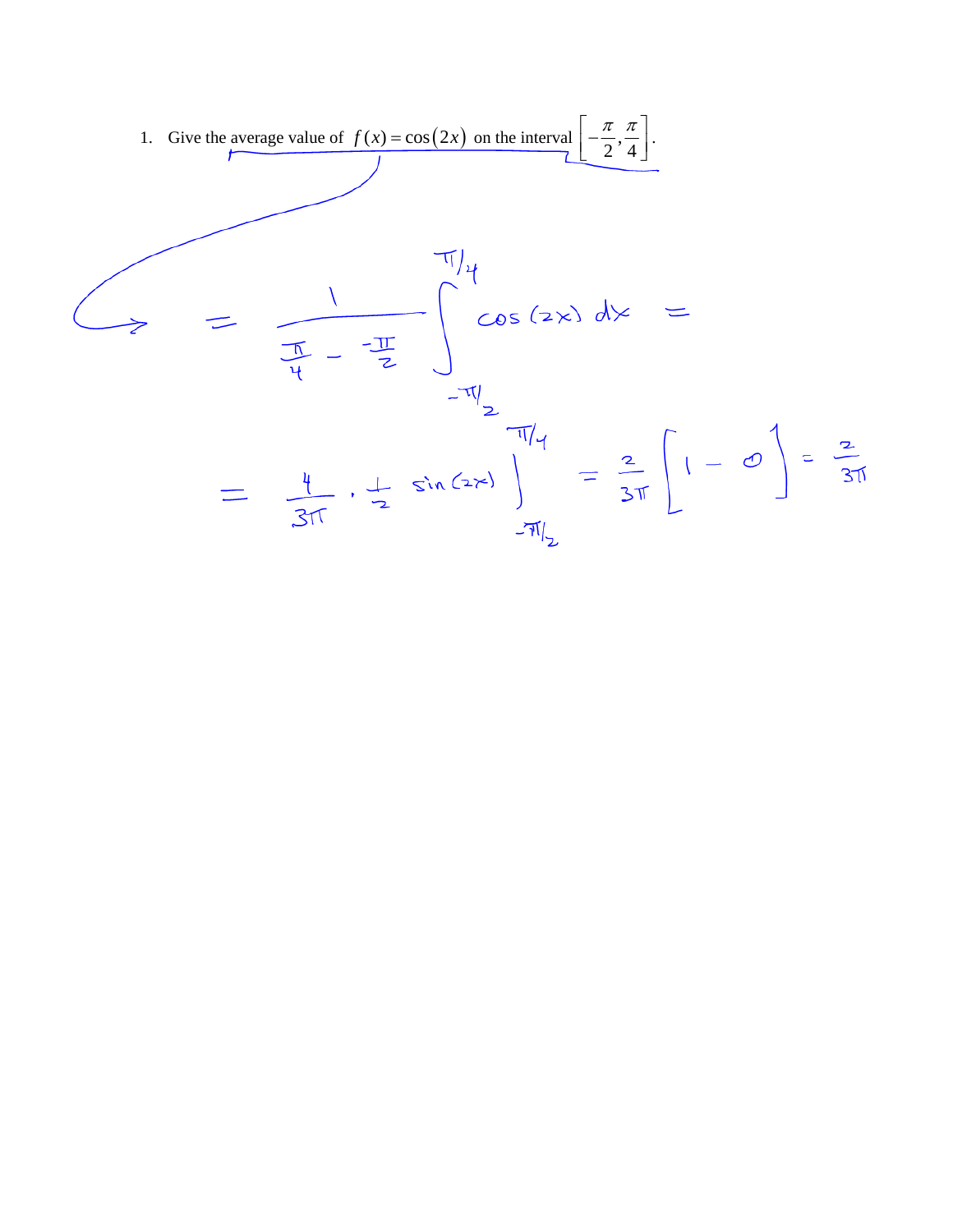2. The graph of  $f(x)$  is shown below.

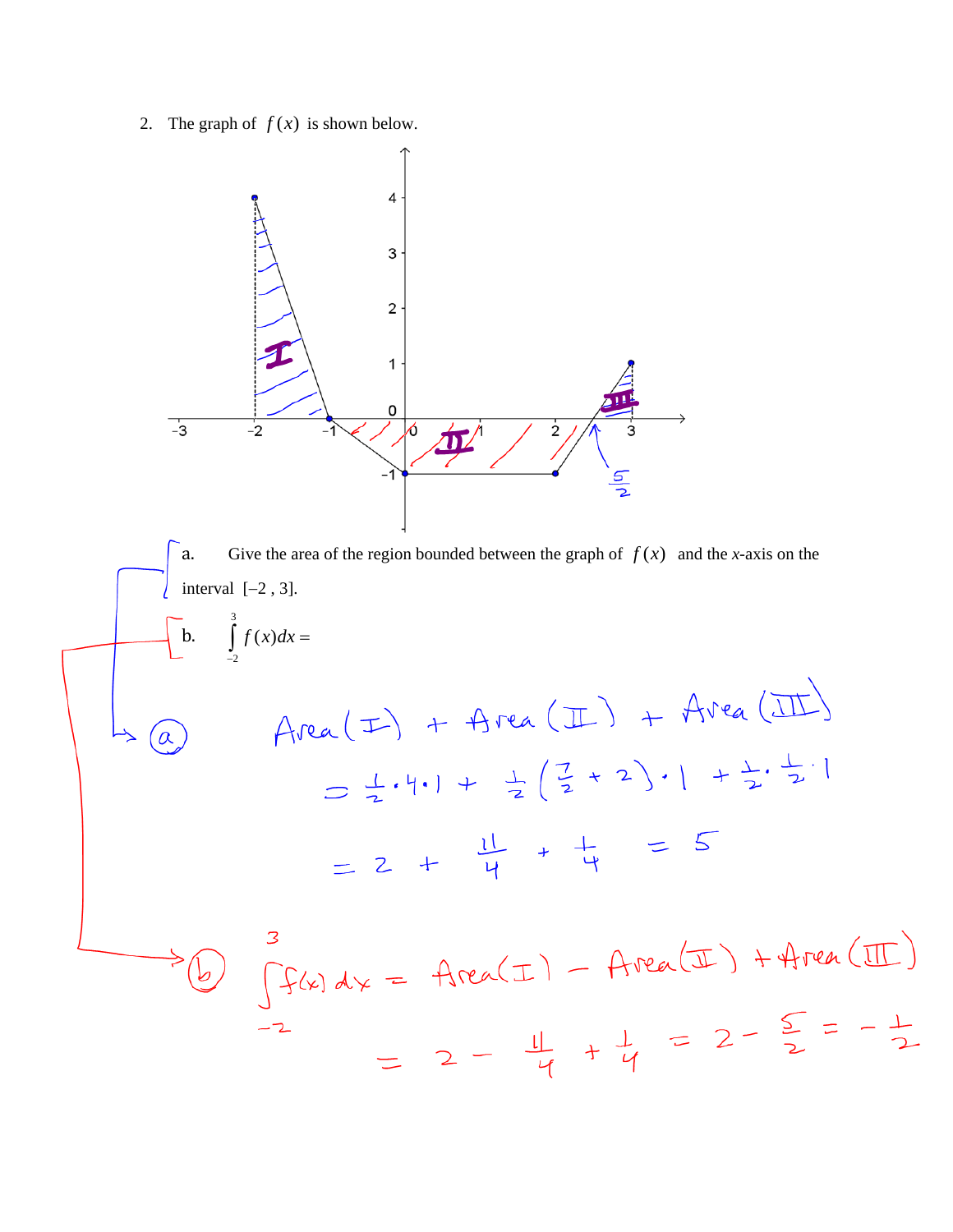3. Give the average value of  $f(x) = x^2 - 2x + 4$  on the interval [-1,2], and verify the conclusion of the mean value theorem for integrals for this function on this interval.  $\overline{1}$ 

$$
A = \frac{1}{2-1} \int_{-1}^{2} (x^2 - 2x + 4) dx
$$
  
=  $\frac{1}{3} (\frac{1}{3}x - x^2 + 4x)$   
=  $\frac{1}{3} \cdot 12 = 4$ 

Note that 
$$
f(x)
$$
 is a polynomial.  
\n $f(x)$  is continuous on  $F^{-1}123$ .  
\nwe verify the conclusion of the  
\nMVThm for integrals by solving  
\n $f(c) = 4$  = the average Value  
\n $f(c) = 4$  = the average Value  
\n $c^2 - 2c + 4 = 4$   
\n $c^2 - 2c = 0$   
\n $c^2 - 2c = 0$   
\n $c^2 - 2c = 0$   
\n $c^2 - 2c = 0$   
\n $c^2 - 2c = 0$   
\n $c^2 - 2c = 0$   
\n $c^2 - 2c = 0$   
\n $c = 0$  is  $\pi$  (-1,2) and vertices the  
\n $\pi$  and vertices the  
\n $\pi$  and vertices the  
\n $\pi$  and vertices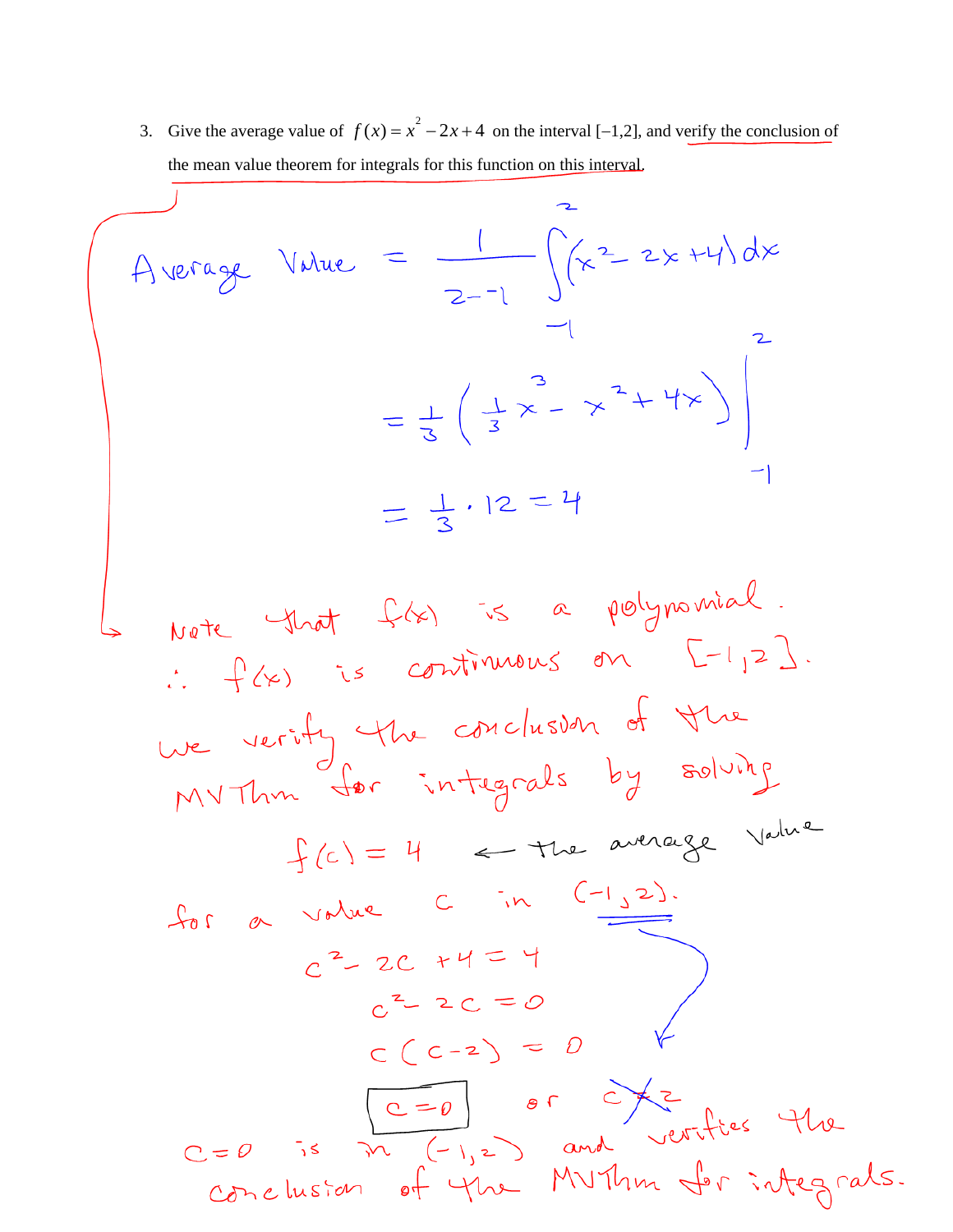4. Sketch the region bounded between the graphs of  $f(x) = 3 - x^2$  and  $g(x) = 2x$ . Then find the area of the region.

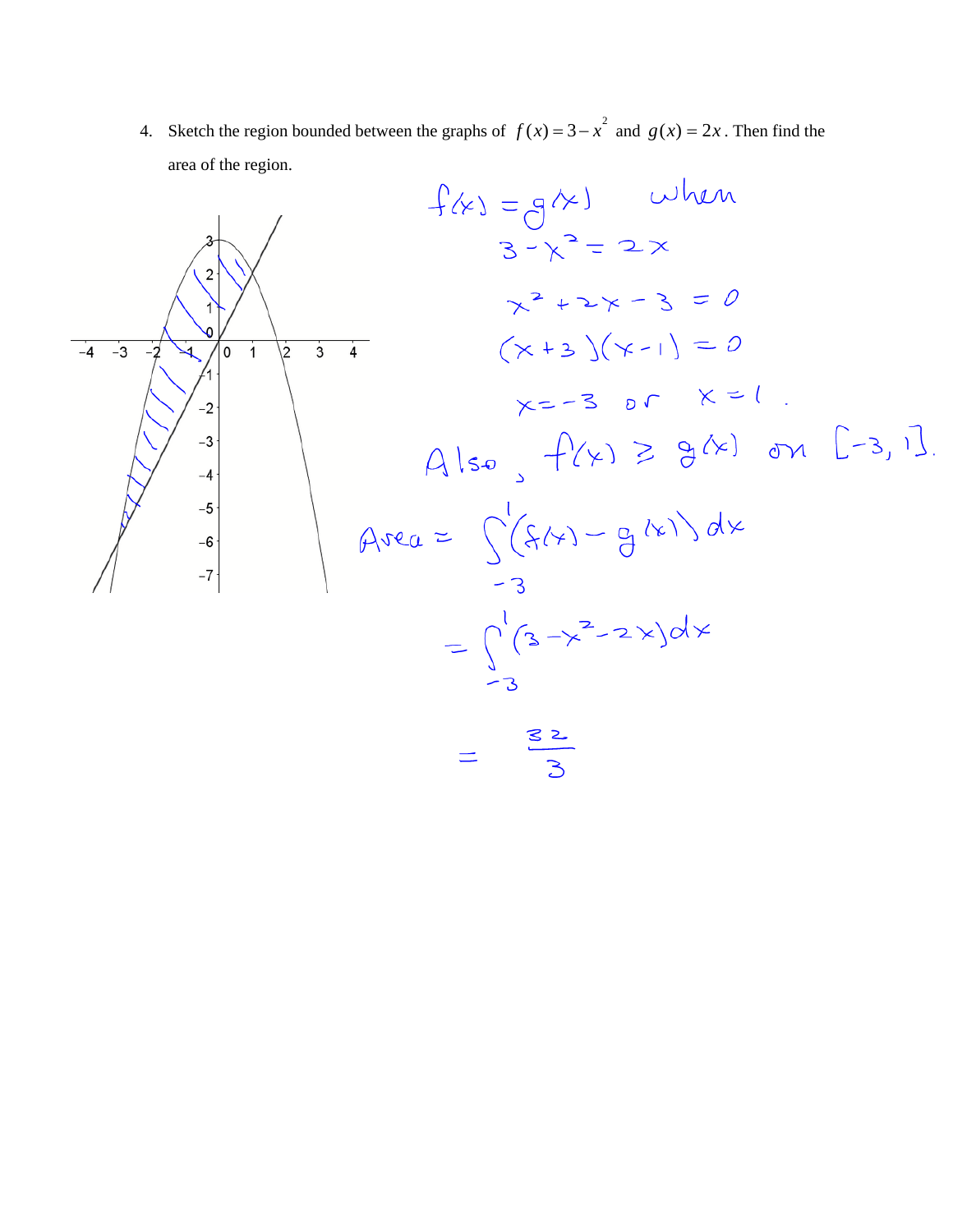5. Find the **area** bounded by the graph of  $f(x) = x^3 - x^2$  and the *x*-axis on the interval [0,2].

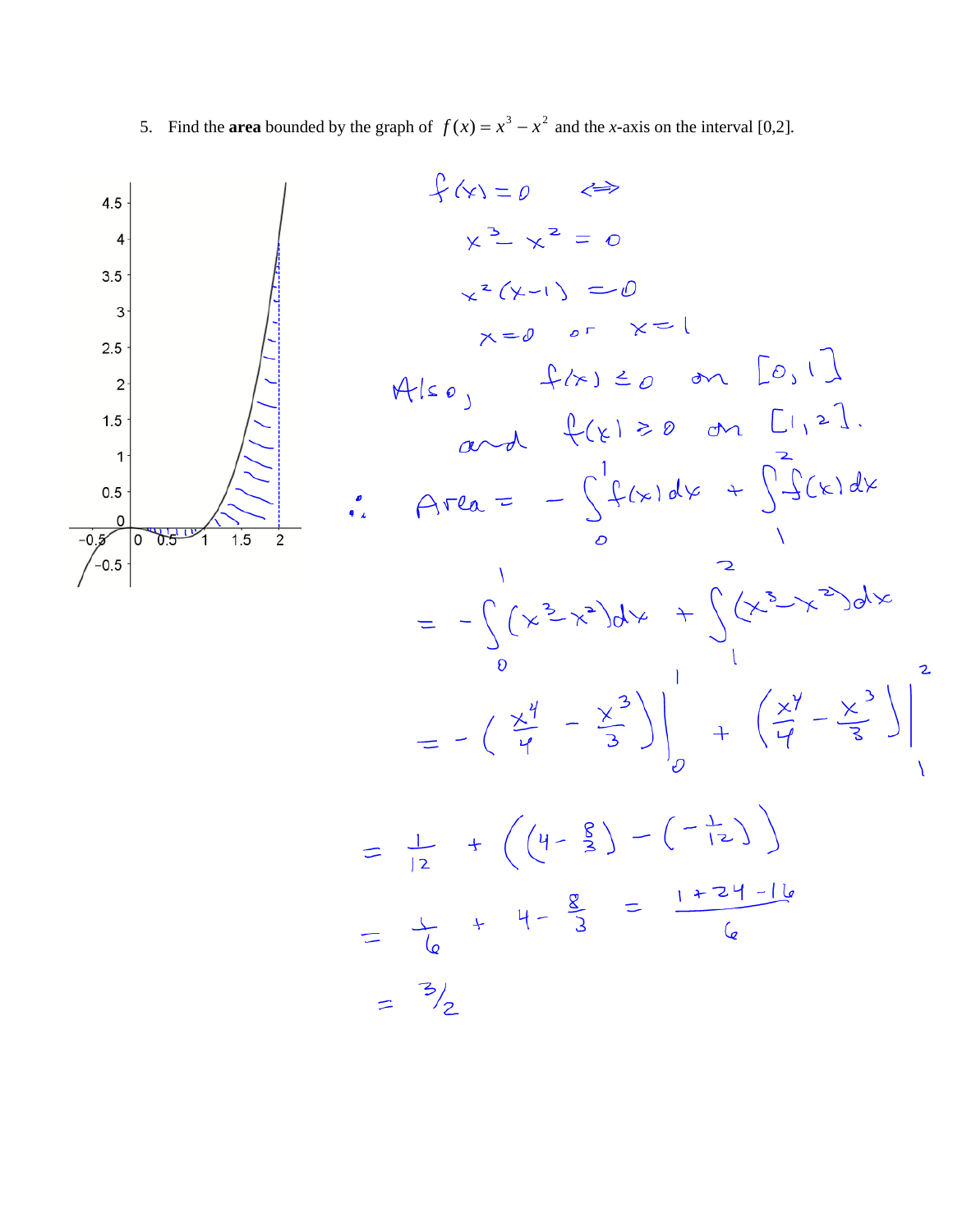6. Sketch the region bounded by the curves  $x + y = 3$  and  $x = y^2 + y$ . Then give a formula for the area of the region involving integral(s) in *x*. Repeat the process with integral(s) in *y*. Finally, find the area of the region.

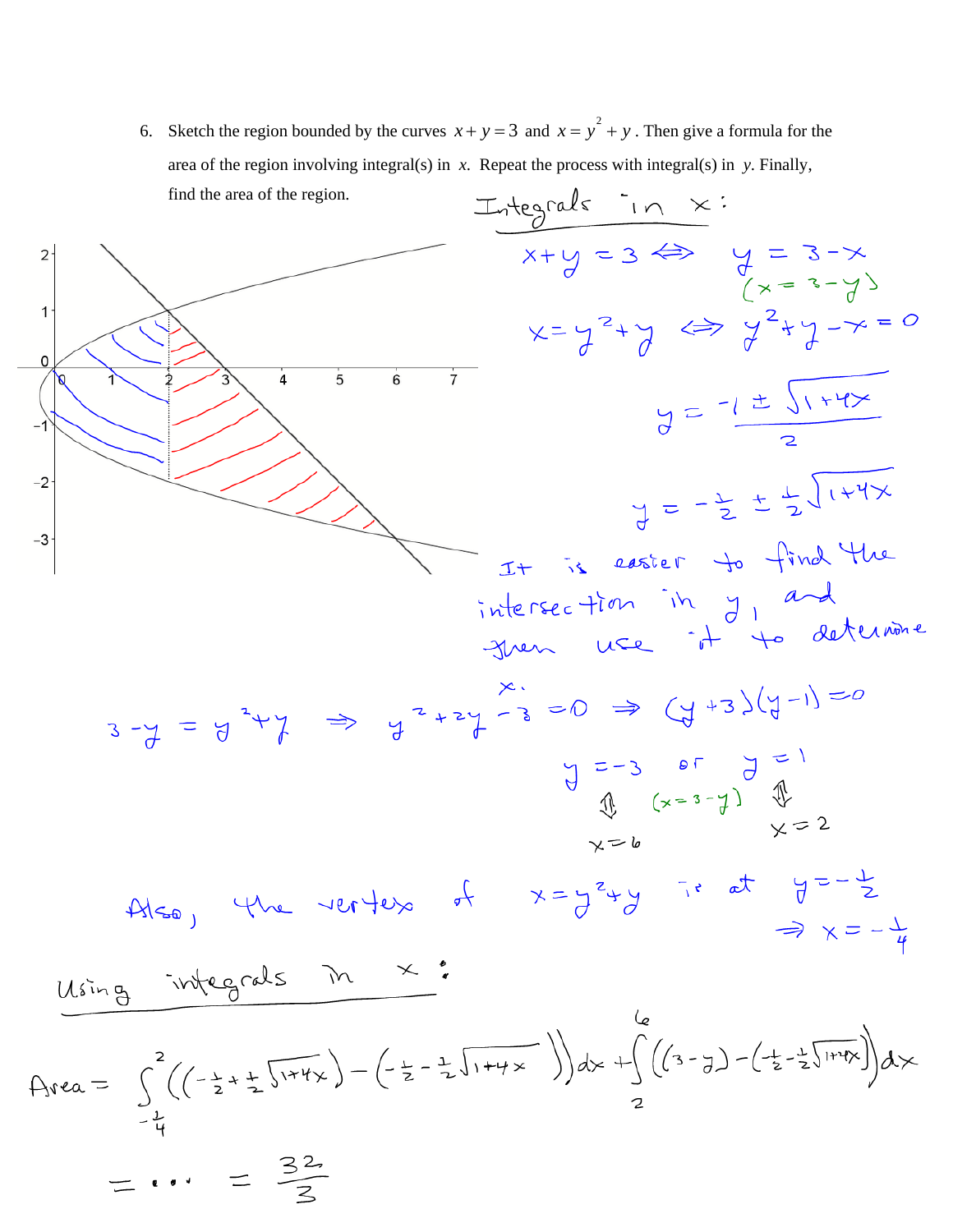| $\frac{1}{4}$  | $\frac{1}{4}$ |
|----------------|---------------|
| $\frac{1}{4}$  | $\frac{1}{4}$ |
| $\frac{1}{3}$  | $\frac{1}{3}$ |
| $\frac{1}{-3}$ |               |
| $\frac{1}{-3}$ |               |
| $\frac{1}{-3}$ |               |
| $\frac{1}{-3}$ |               |
| $\frac{1}{-3}$ |               |
| $\frac{1}{-3}$ |               |
| $\frac{1}{-3}$ |               |
| $\frac{1}{-3}$ |               |
| $\frac{1}{-3}$ |               |
| $\frac{1}{-3}$ |               |
| $\frac{1}{-3}$ |               |
| $\frac{1}{-3}$ |               |
| $\frac{1}{-3}$ |               |
| $\frac{1}{-3}$ |               |
| $\frac{1}{-3}$ |               |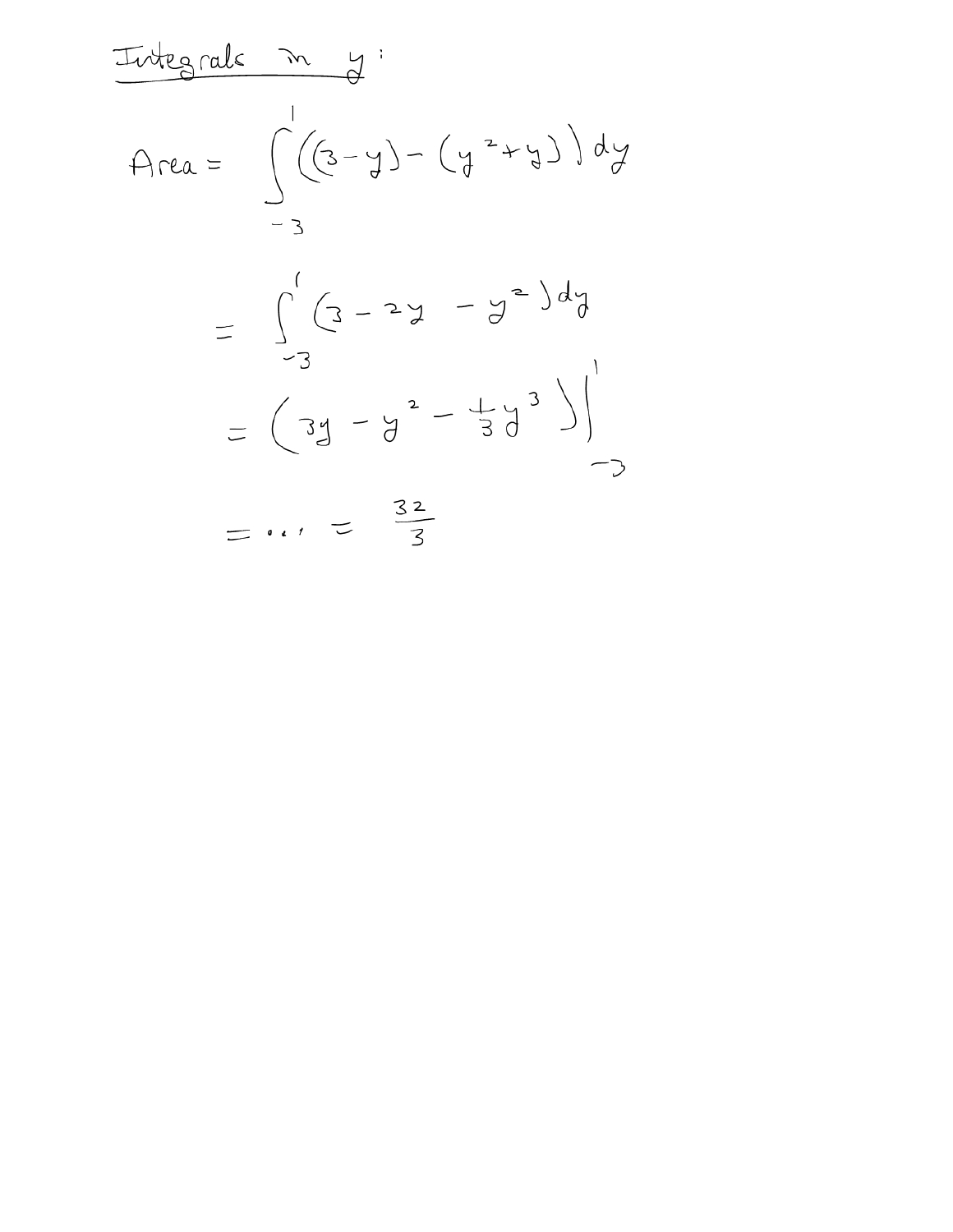7. Sketch the region bounded between  $f(x) = 2x + 3$  and  $g(x) = x^2$ . Rotate this region around the *y*-axis to generate a solid, and then find the volume of the solid.

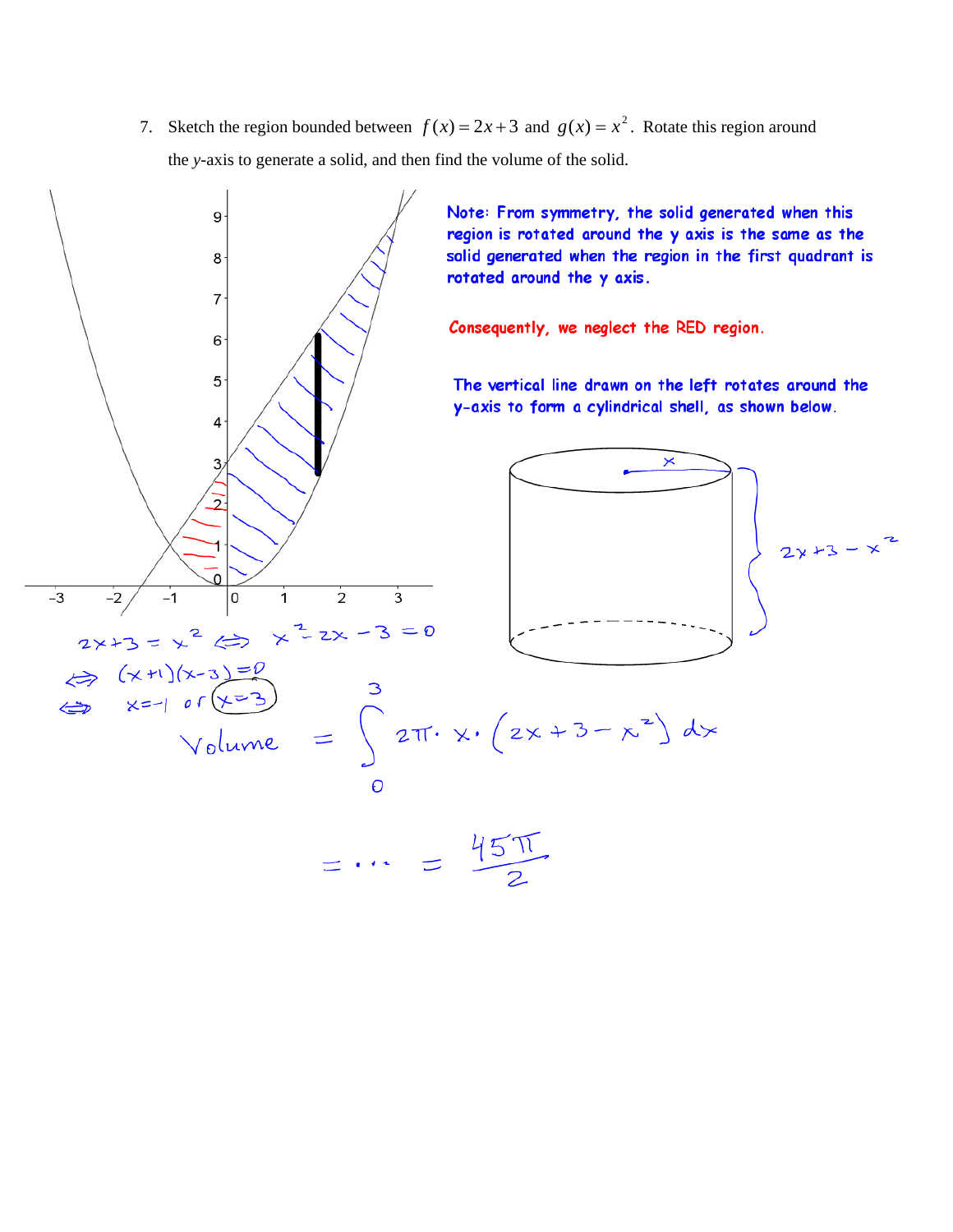8. Sketch the region in the first quadrant bounded between  $f(x) = 2x + 3$  and  $g(x) = x^2$ . Rotate this region around the *y*-axis to generate a solid, and then find the volume of the solid.

See problem 7.<br>The result is the same.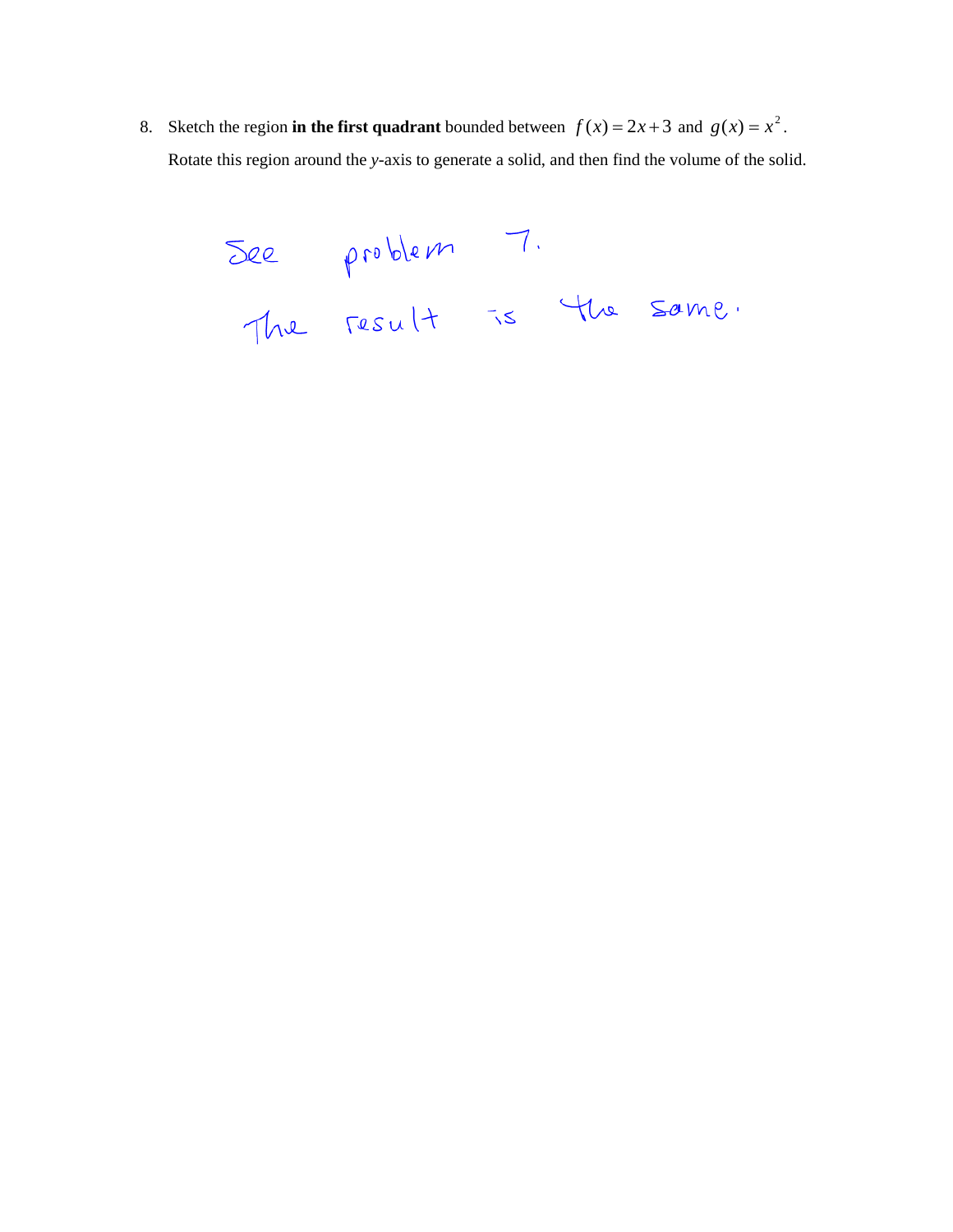9. Revolve the region bounded by the line  $y = 4$  and the graph of  $f(x) = x^2$  about the x-axis to generate a solid. Find the volume.